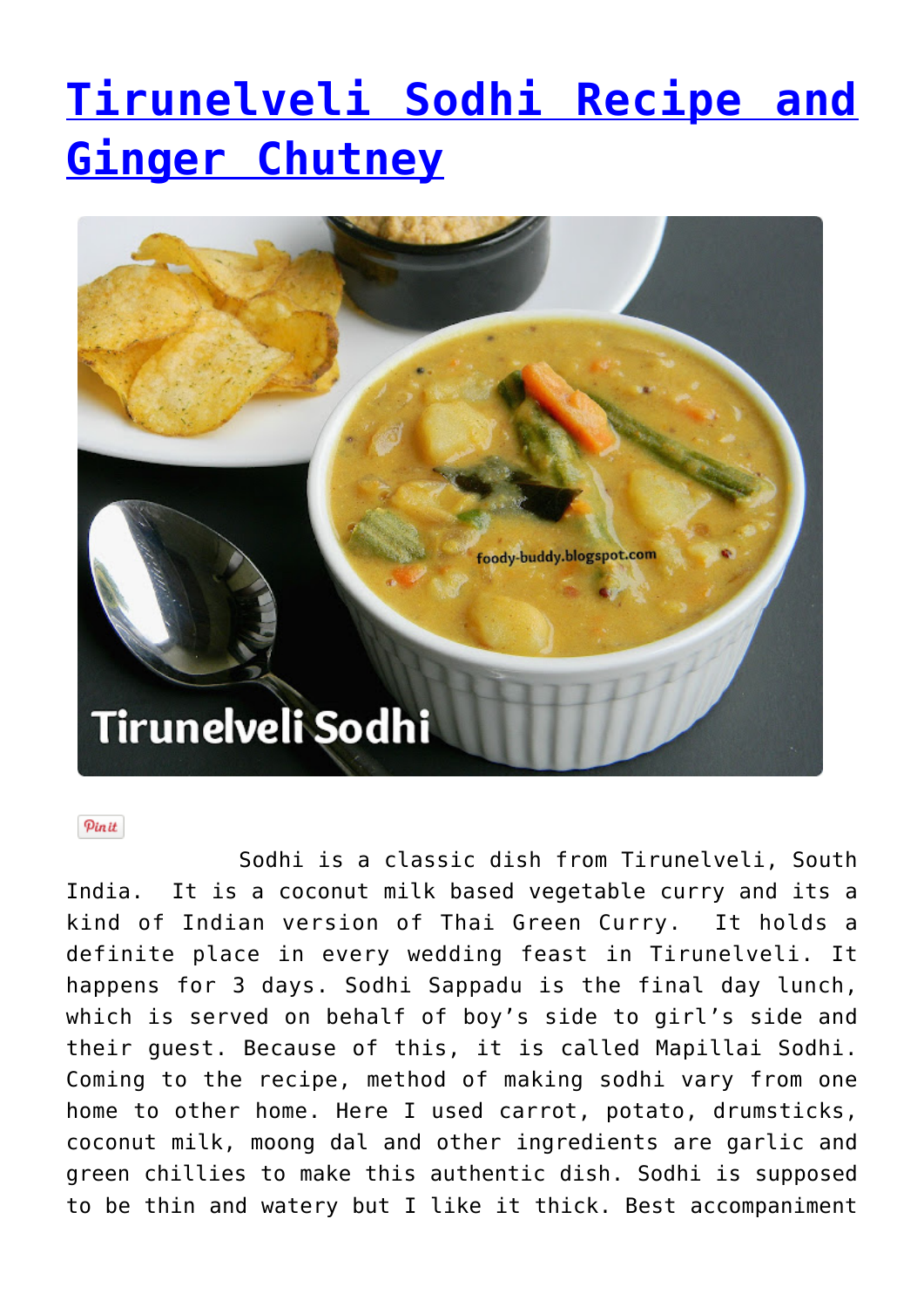for this dish are ginger chutney and potato fry or potato chips. Ginger chutney is given as a side dish to help for easy and quick digestion as coconut milk added is rich, creamy and heavy to stomach.

# **Ingredients**

1 Coconut, Big 2 Carrots, Cut lengthwise 7 Drumsticks, pieces 2 Medium Size Potatoes, Diced 2 Tbsp of Moong Dal 15 Small Onion, Chopped 3-4 Green Chillies, Slit 3 Garlic Cloves, Big 1/2 Tsp of Turmeric Powder 2 Tsp of Lemon Juice

### **To Temper**

2 Tsp of Oil 1 Tsp of Mustard Seeds 1 Tsp of Urad Dal 1 Sprig of Curry Leaves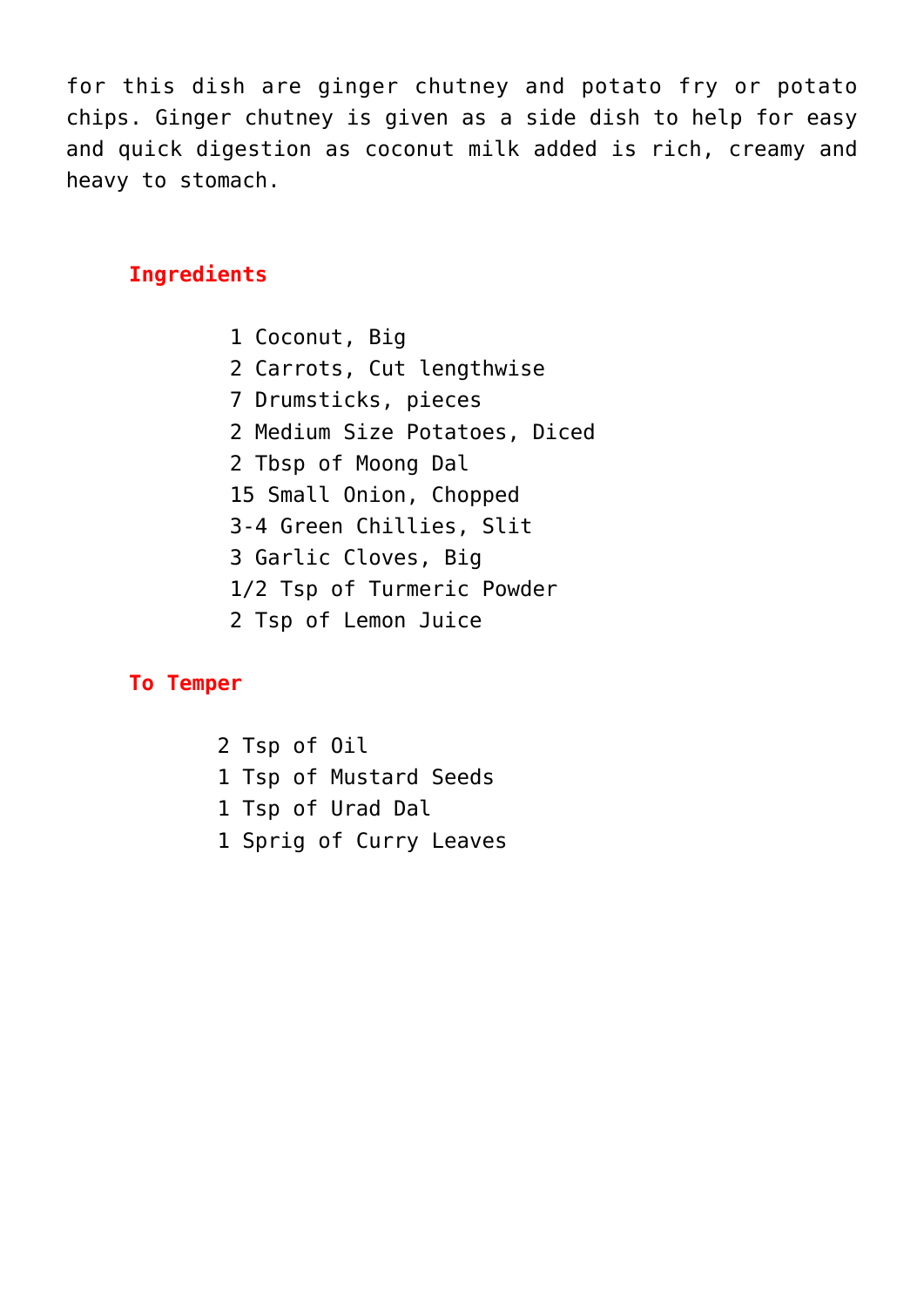

#### **Method**

- Wash and chop the vegetables, keep this aside.
- **Slit the green chillies and chop the garlic cloves.**
- **In a pan, add the moong dal with enough water and cook until it turns soft. Mash it with a spoon and keep this aside.**
- Grate the coconut and transfer this to a mixie /blender. Grind it by adding little water. Strain it with a strainer and extract the thick coconut milk, it will be around 1 cup and keep this aside. Add some more water to the coconut residue and grind it again and strain and take out the second milk. Repeat this one more time and add water, grind it and strain it and take out the third coconut milk. Mix both 2nd and 3rd thin coconut milk in a bowl. Keep this aside.
- Heat a pan, add chopped onion fry this for few mins until it turns golden brown.
- Add green chillies and garlic, fry this for few mins,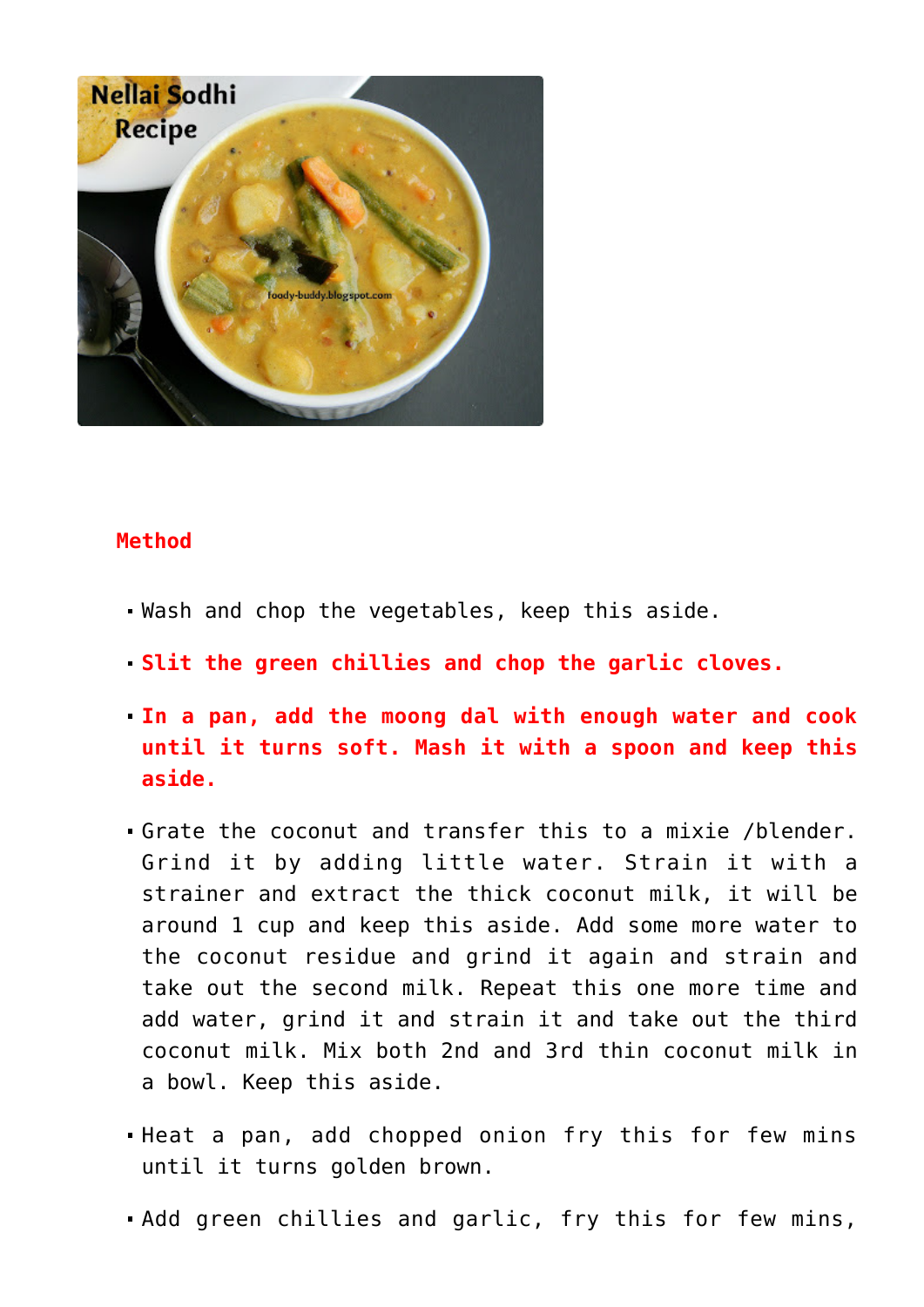add all the vegetables, turmeric powder and salt, fry this for few mins, add thin coconut milk. In a medium flame, cover and cook this vegetables until it turns soft about 7-10 mins.

- Add cooked and mashed moong dhal, mix well, bring it to a boil, now reduce the flame and add the thick coconut milk, stir well along with vegetables and cook for another 3-5 mins and turn off the flame. After 5 mins, add the lemon juice, mix well.
- Heat a pan with oil, add all the ingredients listed under " To Temper" after mustard seeds splutter, transfer the tempering ingredients to sodhi, mix well.
- Serve this with hot rice and accompanied by ginger chutney and potato chips or potato fry. Also great side dish for [appam](http://foody-buddy.blogspot.com/2012/09/appam-aapam-recipe.html) and [idiyappam.](http://foody-buddy.blogspot.com/2013/02/idiyappam-sevai-string-hoppers.html)

### **Tips**

- Other vegetables that can be used are green beans and peas.
- If you are not in a mood to extract the coconut milk, in that case get canned coconut milk from near by supermarket. If you are in abroad, you can get this in Thailand grocery store. For thin coconut milk, just add enough water to the thick and rich canned coconut milk. I tried this method, it tastes awesome.
- If you want your sodhi to be thin, just add little more water and cook for few mins.
- Addition of moong dal is optional. It just thickens the sodhi.
- Tempering also optional. Because my mother in law used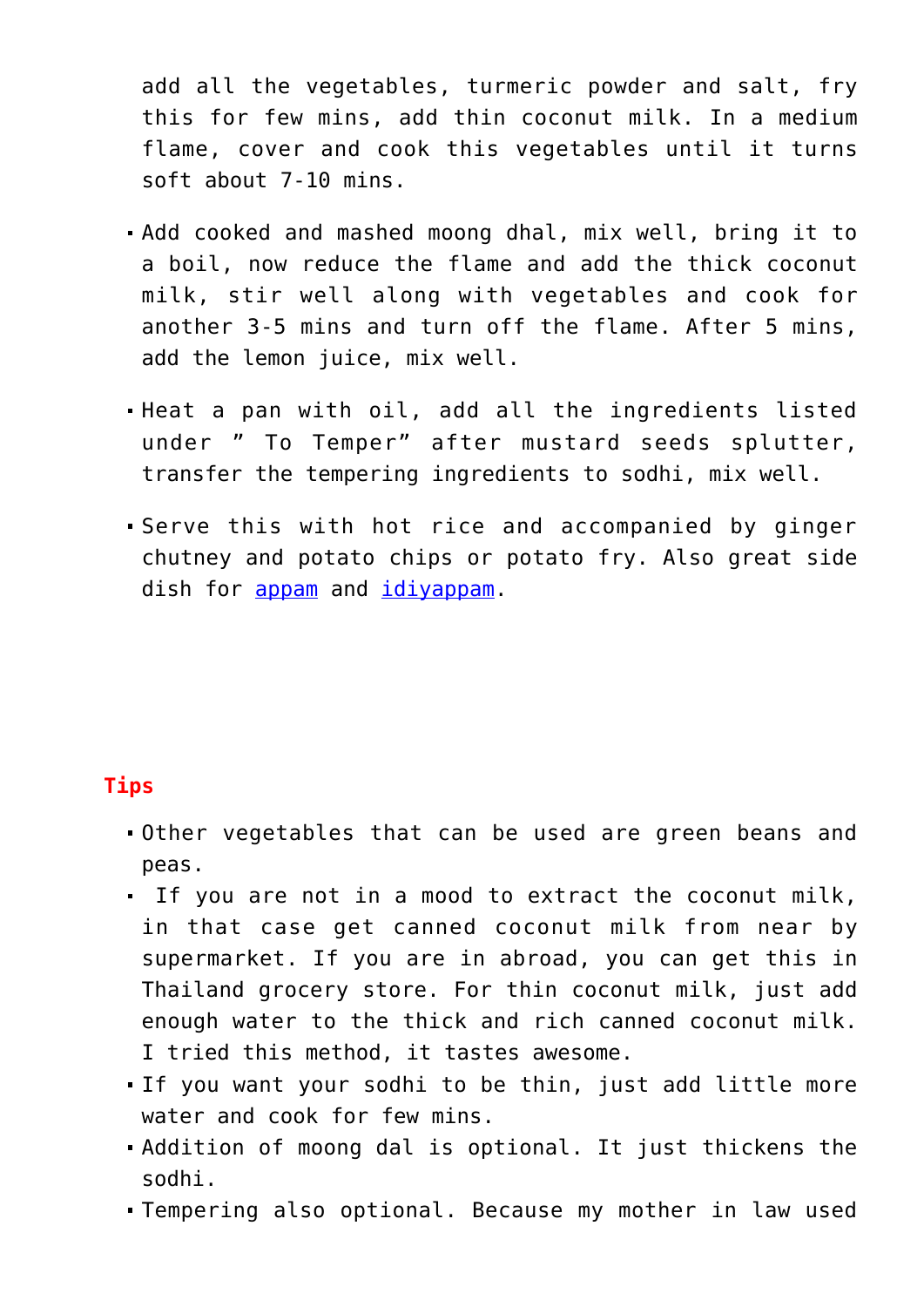

to add it for flavor but my mom like it plain.

 **Ginger Chutney**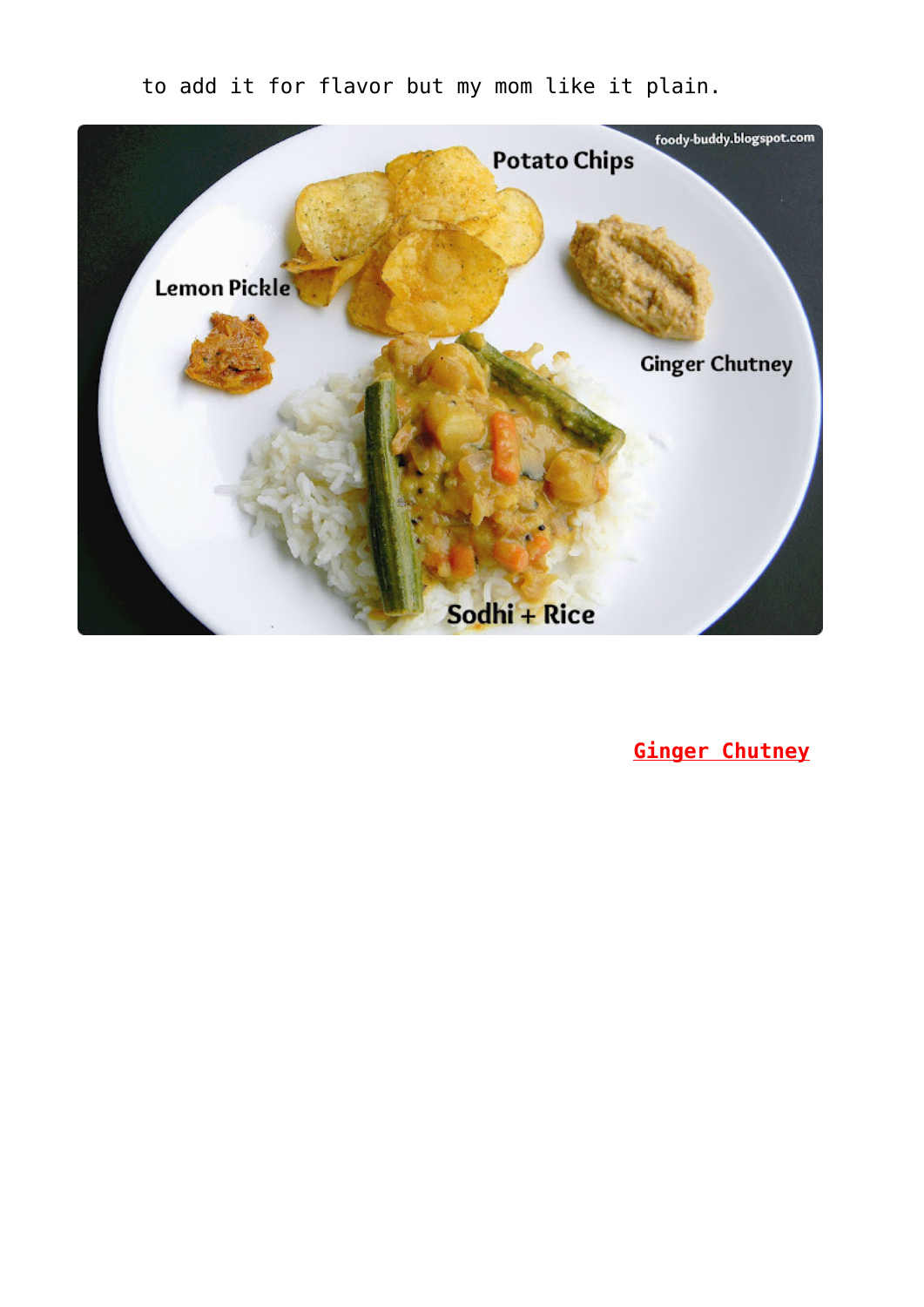

 Ginger chutney is very easy to make and delicious in taste. It is very good for digestion. It goes well with sodhi, idly or dosa

# **Ingredients**

100 gms of Ginger 2 Tbsp of Urad Dal 2-3 Red Chillies 1 Sprig of Curry Leaves Pinch of Jaggery (Vellam) Salt to Taste

#### **Method**

Heat a pan with oil, add red chillies, curry leaves, urad dal and ginger, saute this for 2-3 mins. Turn off the flame. Let it cool down for 5 mins. After that, transfer this to mixie, along with jaggery, grind it to a smooth paste.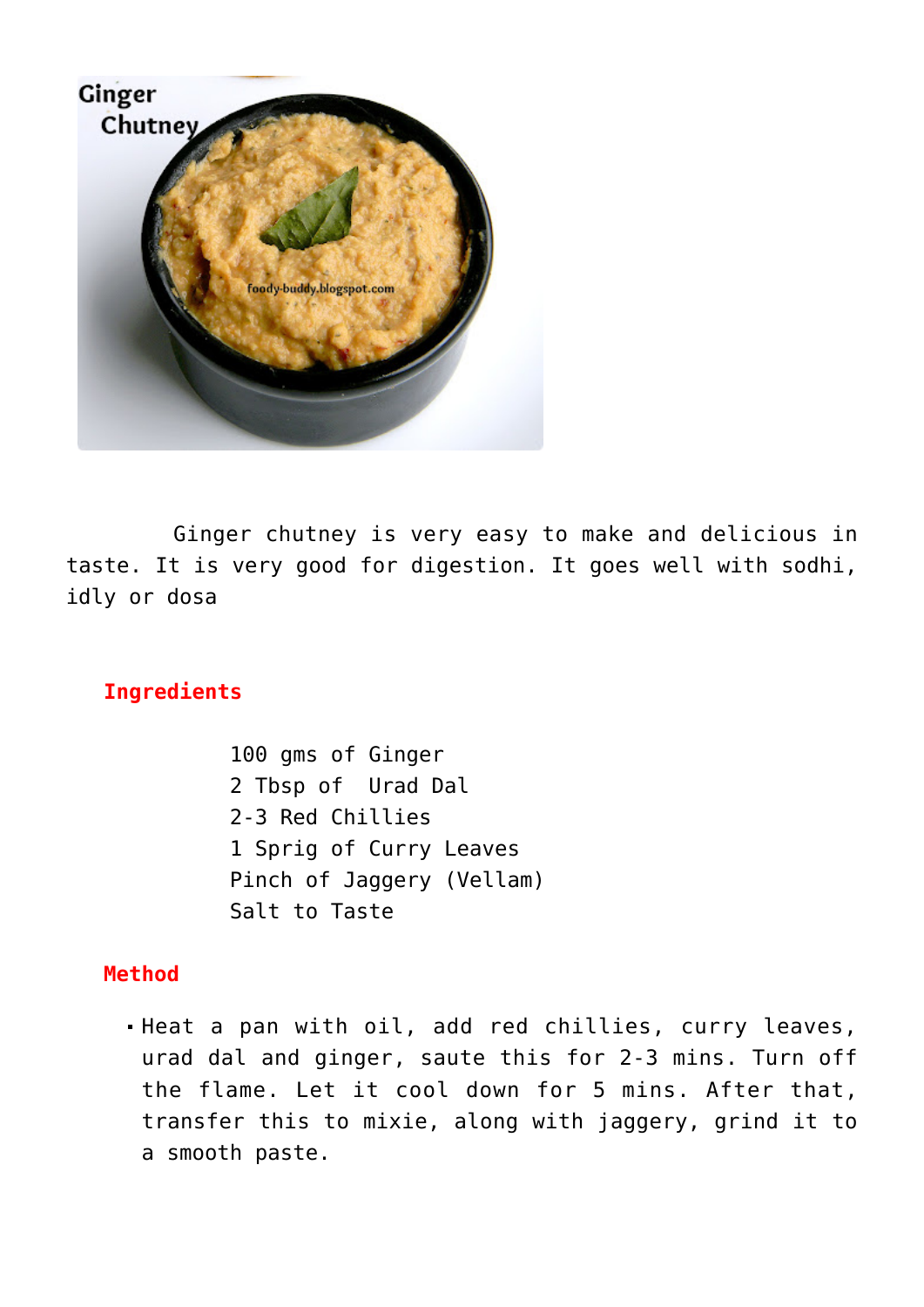# **Tips**

- Don't burn the urad dal while frying, as it causes bitter taste.
- Adjust the number of red chillies and salt according to your taste.
- Adding jaggery enriches the taste as ginger and red chillies are spicy in nature.

# **Health Benefits of Ginger**

- Improves the absorption and assimilation of nutrients in the body.
- Feeling nauseous ? chew on ginger, preferably tossed in honey.
- It has anti-inflammatory properties.
- Haven't been feeling hungry…Eat fresh ginger before lunch to stoke dull appetite and fires up the digestive juices.